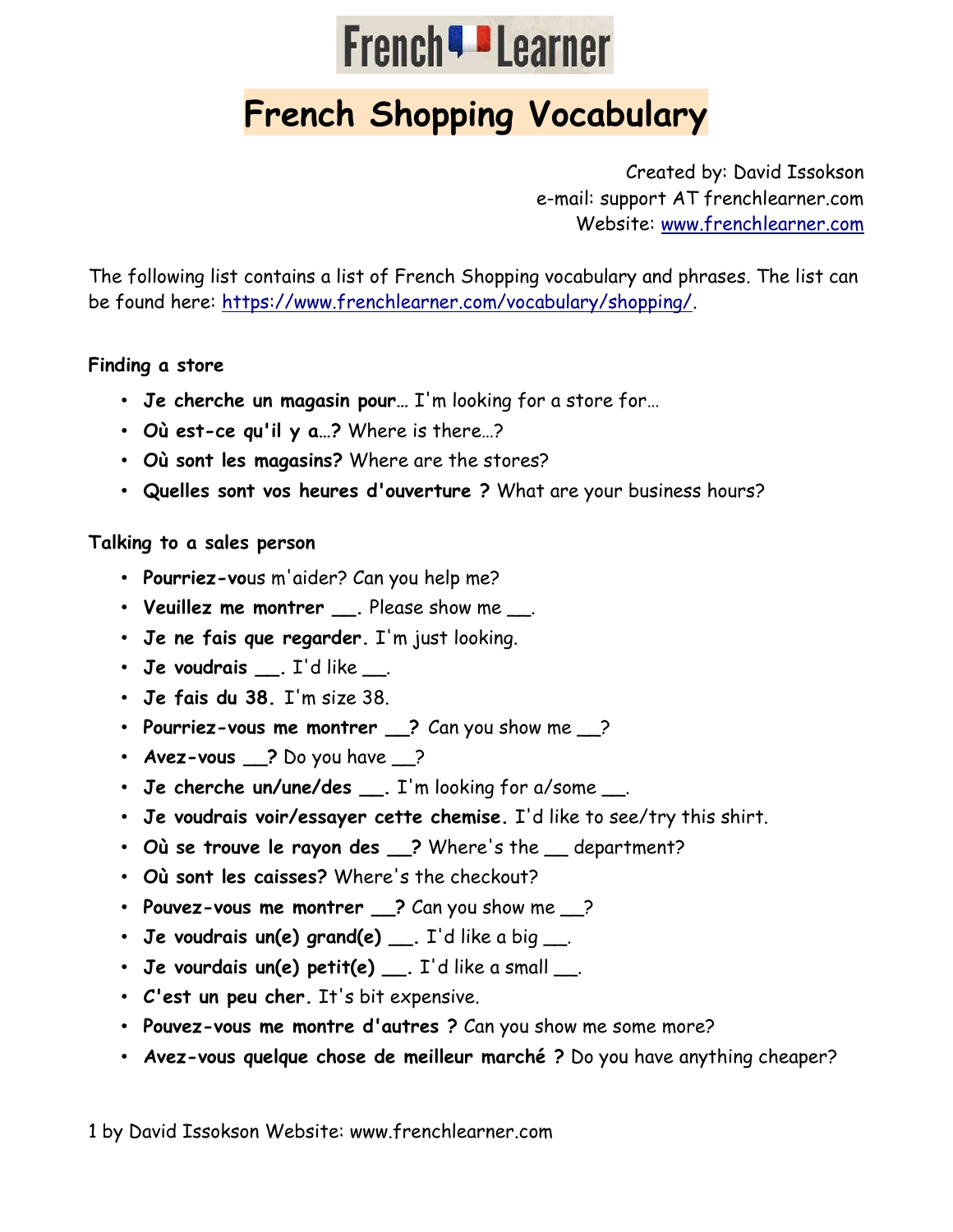# **French<sup>q</sup>** Learner

## French Shopping Vocabulary

- Où est cabine d'essayage, s'il vous plaît ? Where is the fitting room, please?
- Avez-vous des soldes ? Do you have any sales?
- Est-ce que c'est en solde ? Is it on sale?
- Y a-t-il une promotion de fin de saison ? Is there an end of the season sale?
- Quand commenceront les soldes ? When will the sales start?
- Ce n'est pas exactement ce que je veux. It's not exactly what I want.
- Ça me plaît ! It like it!
- Je le/la/les prends ! I'll take it/them.
- Pourriez-vous me le/la/les commander ? Could you order it/them for me?
- Je cherche ce pantelon en taille 35. I'm looking for these pants in Size 35.
- Avez-vous ce chemisier en taille 14 ? Do you have this blouse in size 14?
- Je voudrais le voir en bleu. I'd like to see it in blue.
- Je vais essayer ce blouson. I'm going to try on this jacket.
- Je les aime mais je ne peux pas me permettre. I like them but they're too expensive.
- Je peux avoir la taille au-dessus/au-dessous? Can I have one size bigger/one size smaller?
- C'est trop petit/grand. It's too small/big.
- C'est parfait ! It's perfect!
- Je n'ai pas les moyens. I can't afford it.
- Je ne suis pas sur. Je vais réfléchir. I'm not sure. I going to think it over.
- Pourriez-vous m'aider? Can you help me?
- Veuillez me montrer \_\_\_. Please show me \_\_\_.
- Je ne fais que regarder. I'm just looking.
- Je voudrais \_\_. I'd like \_\_.
- Je fais du 38. I'm size 38.
- Pourriez-vous me montrer 2 Can you show me 2
- Avez-vous 2 Do you have 2
- Je cherche un/une/des \_\_\_. I'm looking for a/some \_\_\_.
- Je voudrais voir/essayer cette chemise. I'd like to see/try this shirt.
- Où se trouve le rayon des \_\_? Where's the \_\_ department?

2 by David Issokson Website: www.frenchlearner.com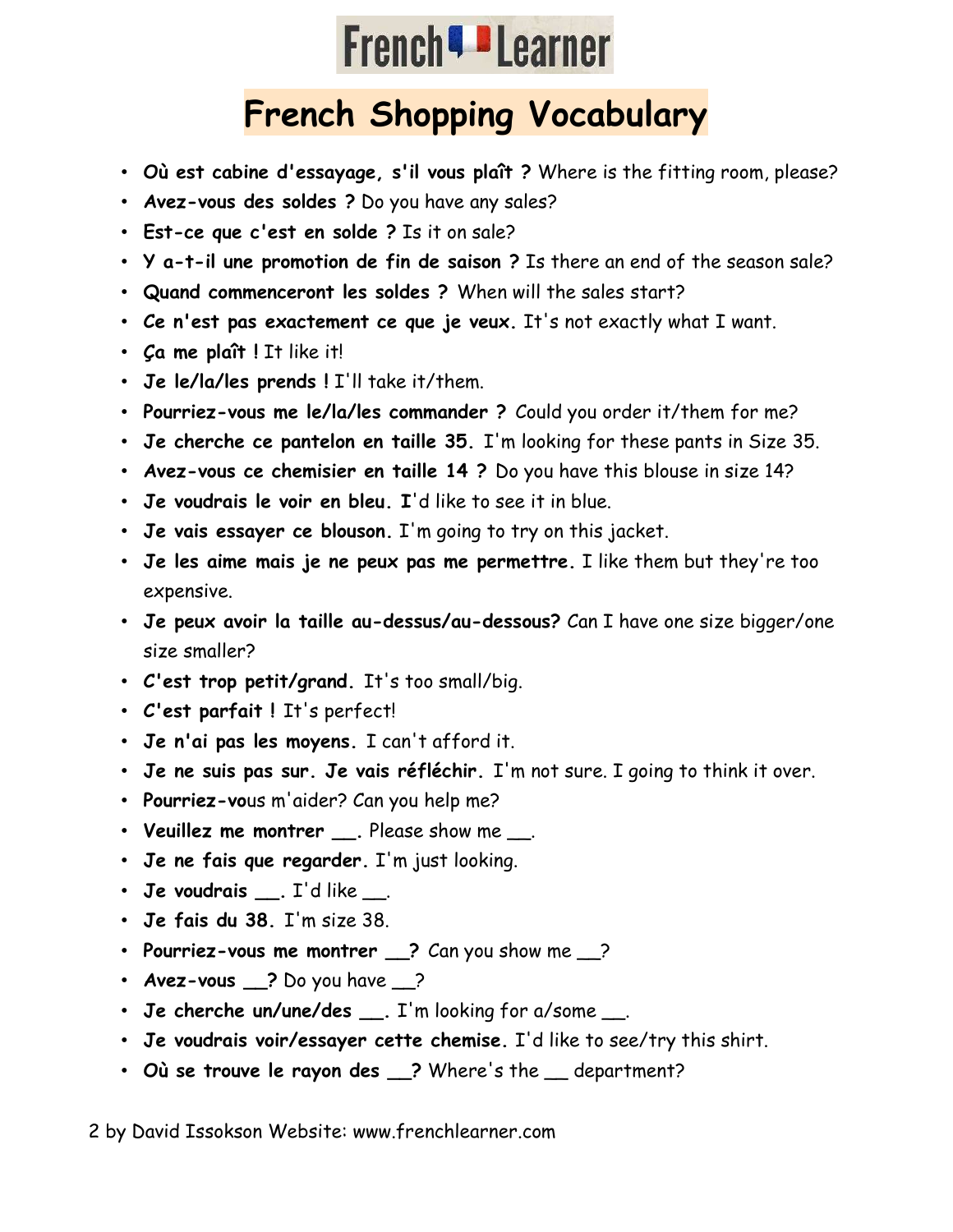# **French<sup>q</sup>** Learner

## French Shopping Vocabulary

- Où sont les caisses? Where's the checkout?
- Pouvez-vous me montrer \_\_? Can you show me \_\_?
- Je voudrais un(e) grand(e)  $\ldots$  I'd like a big  $\ldots$
- Je vourdais un(e) petit(e)  $\ldots$  I'd like a small  $\ldots$
- C'est un peu cher. It's bit expensive.
- Pouvez-vous me montre d'autres ? Can you show me some more?
- Avez-vous quelque chose de meilleur marché ? Do you have anything cheaper?
- Où est cabine d'essayage, s'il vous plaît ? Where is the fitting room, please?
- Avez-vous des soldes ? Do you have any sales?
- Est-ce que c'est en solde ? Is it on sale?
- Y a-t-il une promotion de fin de saison ? Is there an end of the season sale?
- Quand commenceront les soldes ? When will the sales start?
- Ce n'est pas exactement ce que je veux. It's not exactly what I want.
- Ça me plaît ! It like it!
- Je le/la/les prends ! I'll take it/them.
- Pourriez-vous me le/la/les commander ? Could you order it/them for me?
- Je cherche ce pantelon en taille 35. I'm looking for these pants in Size 35.
- Avez-vous ce chemisier en taille 14 ? Do you have this blouse in size 14?
- Je voudrais le voir en bleu. I'd like to see it in blue.
- Je vais essayer ce blouson. I'm going to try on this jacket.
- Je les aime mais je ne peux pas me permettre. I like them but they're too expensive.
- Je peux avoir la taille au-dessus/au-dessous? Can I have one size bigger/one size smaller?
- C'est trop petit/grand. It's too small/big.
- C'est parfait ! It's perfect!
- Je n'ai pas les moyens. I can't afford it.
- Je ne suis pas sur. Je vais réfléchir. I'm not sure. I going to think it over.
- Les tailles: petite, moyenne, grande, extra-large Sizes: S, M, L, XL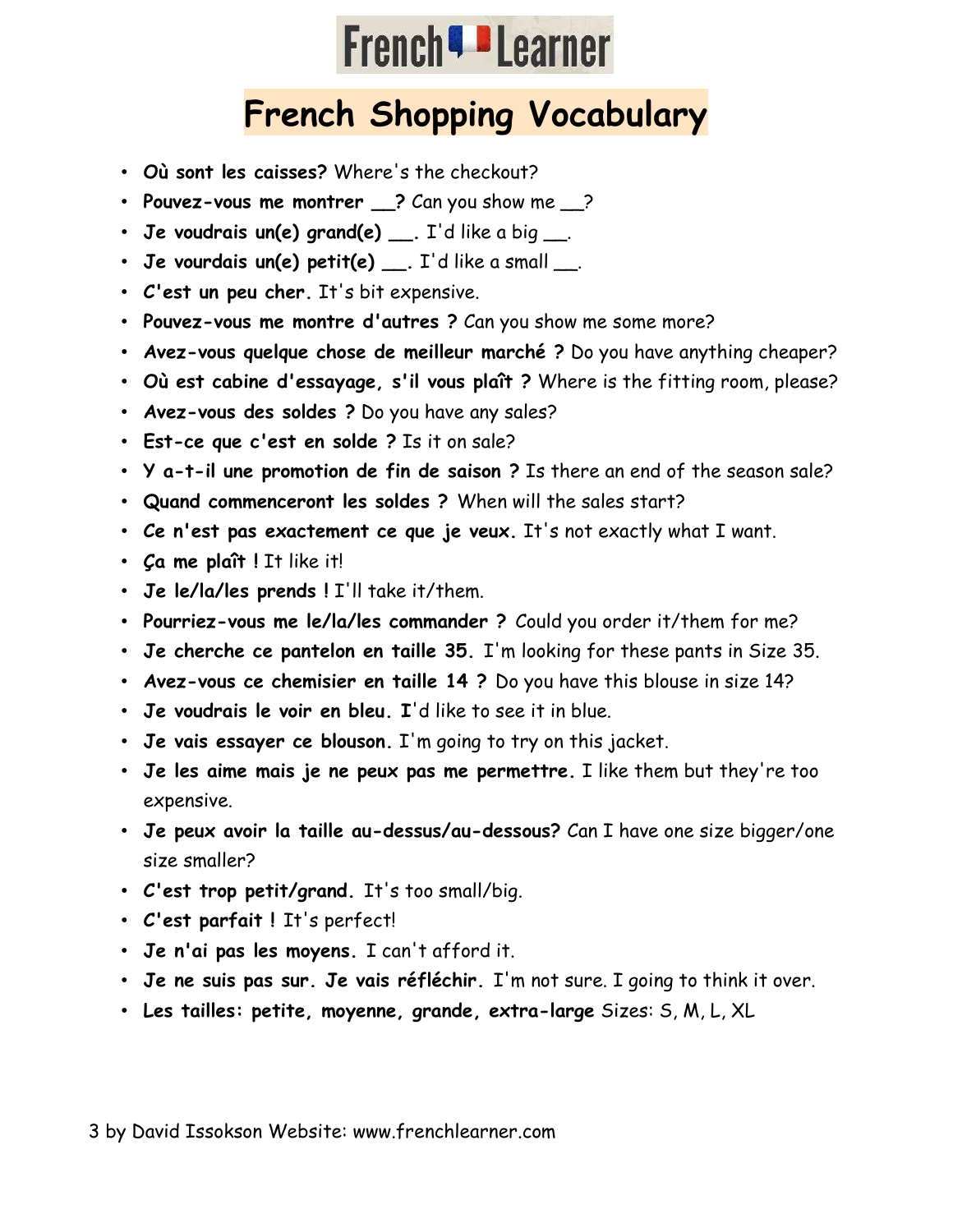

## French Shopping Vocabulary

Things the clerk will say

- Que désirez-vous ? What would you like?
- Puis-je vous être utile ?/Je peux vous aider ? Can I help you?
- Quelle pointure faites-vous ? What's your shoe size?
- Quelle taille faites-vous ? What size are you?
- Ça vous plaît ? Do you like it?
- Vous vous sentez comment ? How do you feel?
- Comment ça vous va ? How is it on you?
- Cela vous va bien. It looks good on you.
- Quel \_ désirez-vous ? What \_ would you like?
- Désole, nous n'en avons pas. Sorry, we don't have any.
- Notre stock est épuisé. We're out of stock.
- Pouvons-nous le/la/les commander? Shall we order it/them for you?
- J'arrive. I'll be right back.

#### How much, paying and returns

- Combien coûte ceci ? How much is this?
- Combien coûtent-ils ? How much are they?
- C'est combien ? How much?
- Je paie en espèces/liquide. I'll pay in cash.
- Puis-je payer avec une carte de crédit ? Can I pay with a credit card?
- Je voudrais payer avec ma carte bleue, s'il vous plaît. I'd like to pay with my credit card, please.
- Je voudrais payer avec ma carte de débit, s'il vous plaît. I'd like to pay with my debit card, please.
- Je peux payer par cheque/carte banquaire ? Can I pay with a check/bank card?
- Acceptez-vous les cartes de crédit ? Do you accept credit cards?
- Quelle est la T.V.A. ? What is the VAT (sales tax)?
- La facture a une erreur. The bill has a mistake.
- Acceptez-vous les dollars américains/les livres anglais? Do you accept US dollars/British pounds?

4 by David Issokson Website: www.frenchlearner.com